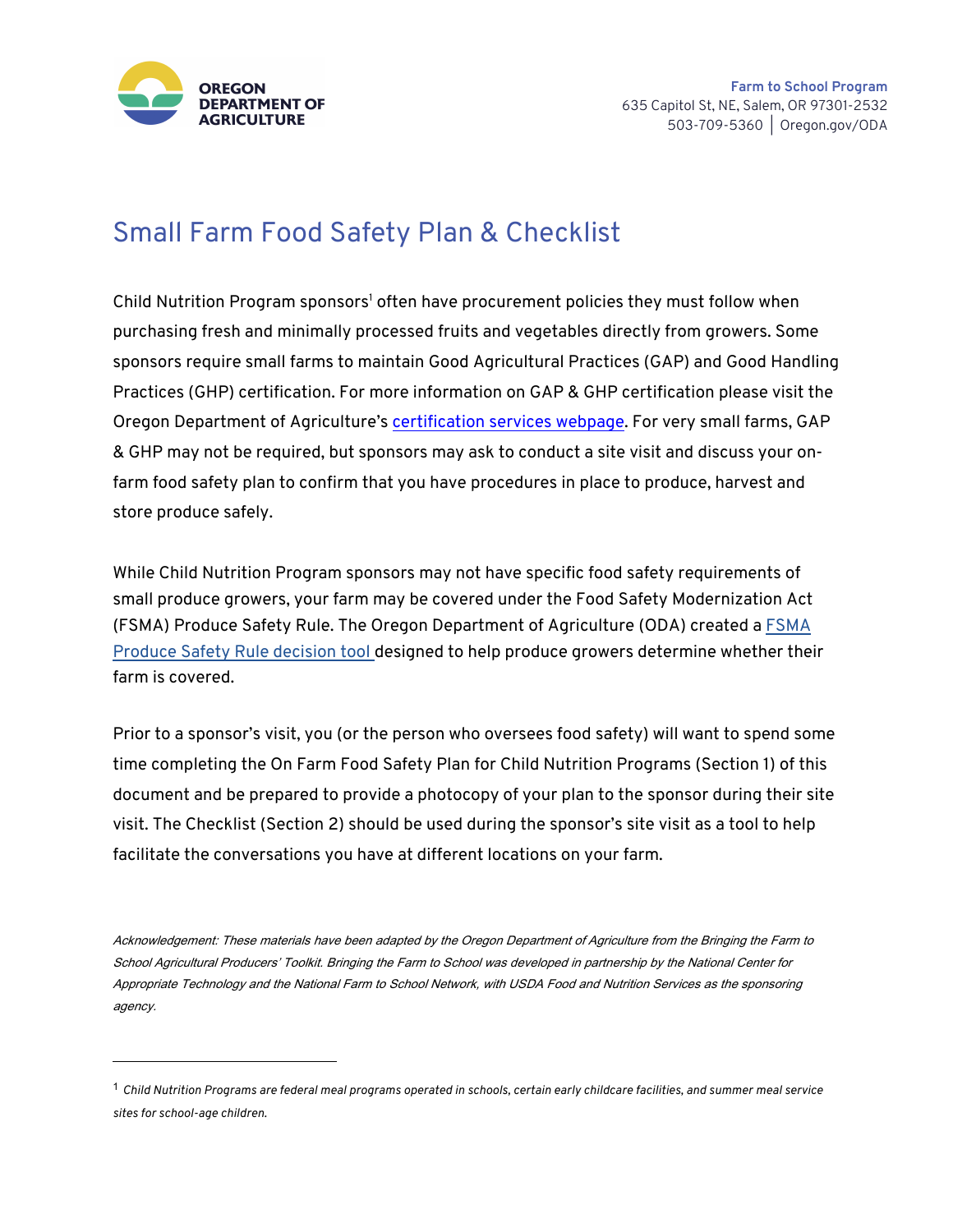## Section 1: Small Farm Food Safety Plan for Child Nutrition Programs

| <b>Producer Information</b>                                               |  |  |  |
|---------------------------------------------------------------------------|--|--|--|
|                                                                           |  |  |  |
|                                                                           |  |  |  |
|                                                                           |  |  |  |
|                                                                           |  |  |  |
| Business phone: Cell phone: Cell phone:                                   |  |  |  |
|                                                                           |  |  |  |
|                                                                           |  |  |  |
| What products do you produce at this farm? Please list:                   |  |  |  |
|                                                                           |  |  |  |
| Which products do you sell to schools? Please list:                       |  |  |  |
|                                                                           |  |  |  |
| Do you sell products produced off-farm? Please list:                      |  |  |  |
|                                                                           |  |  |  |
| Date this Safety Plan was completed: Date this Safety Plan was completed: |  |  |  |
|                                                                           |  |  |  |
|                                                                           |  |  |  |
| <b>Production Information: Personal Hygiene and Training</b>              |  |  |  |
| Potable water is provided for all                                         |  |  |  |
| workers by:                                                               |  |  |  |
|                                                                           |  |  |  |
|                                                                           |  |  |  |
| Toilet, restroom and field                                                |  |  |  |
| sanitation facilities are clean                                           |  |  |  |
| and properly supplied with                                                |  |  |  |
| single use towels, toilet paper,                                          |  |  |  |
| hand soap and potable water                                               |  |  |  |
| for hand washing in the                                                   |  |  |  |
| following locations:                                                      |  |  |  |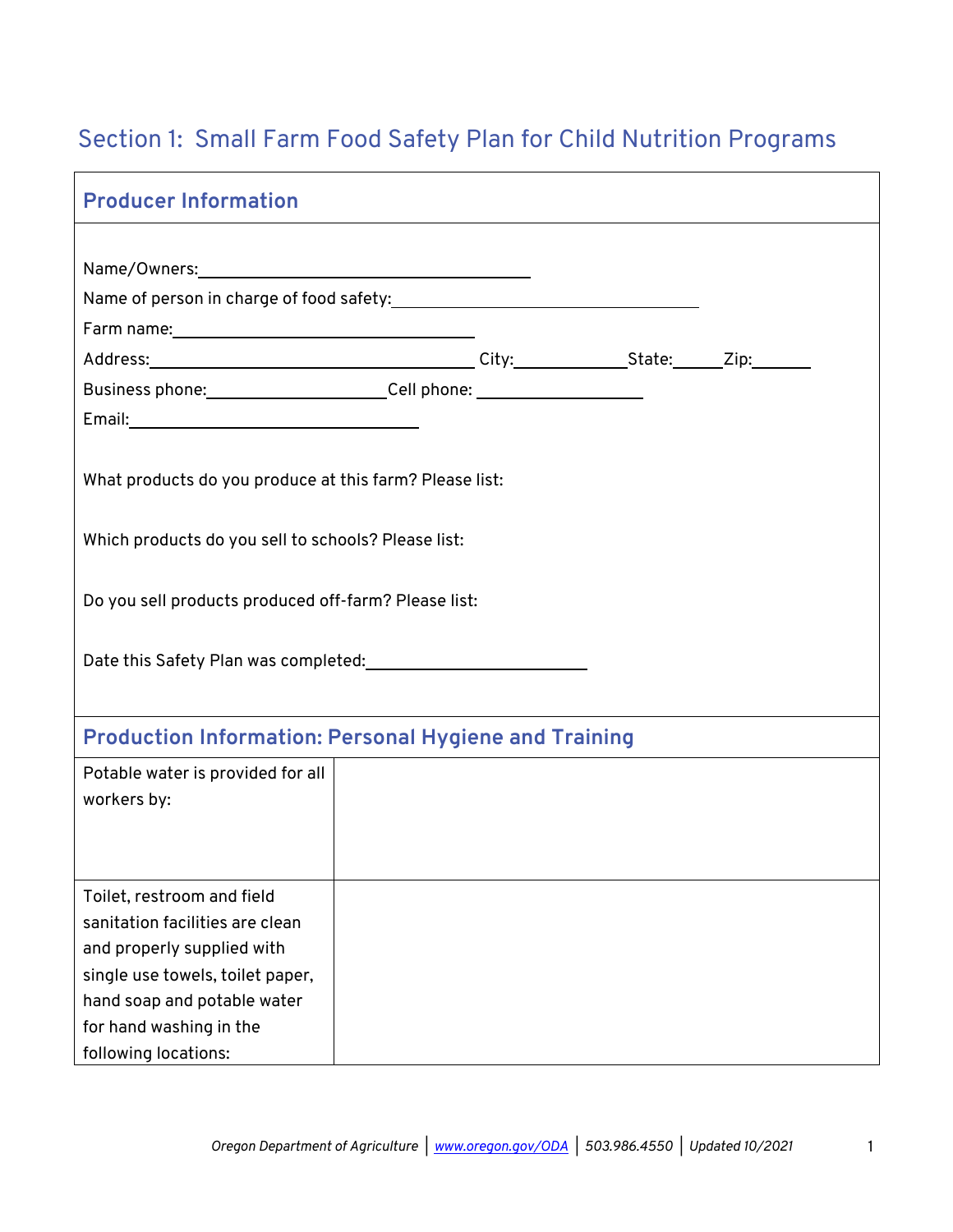| Sanitation facilities are<br>checked, cleaned and stocked                            |                                                      |
|--------------------------------------------------------------------------------------|------------------------------------------------------|
| by this method:                                                                      |                                                      |
| Training and supervision on                                                          |                                                      |
| proper sanitation, hand                                                              |                                                      |
| washing, and hygiene practices                                                       |                                                      |
| is provided and implemented to                                                       |                                                      |
| all workers according to the                                                         |                                                      |
| attached training document                                                           |                                                      |
| and schedule or by:<br>Workers are instructed to NOT                                 |                                                      |
| work if they exhibit any sign(s)                                                     |                                                      |
| of infection such as fever,                                                          |                                                      |
| diarrhea, etc., in this manner:                                                      |                                                      |
|                                                                                      |                                                      |
| <b>Water/Irrigation and Chemicals:</b>                                               |                                                      |
|                                                                                      | Description of water/irrigation sources on this farm |
| Ponds:                                                                               |                                                      |
| Streams:                                                                             |                                                      |
| Ditches:                                                                             |                                                      |
| Well:                                                                                |                                                      |
| Municipal water:                                                                     |                                                      |
| Other:                                                                               |                                                      |
| Irrigation techniques used on this farm:<br>Flood<br>Drip<br>Other (please explain): | Sprinkler                                            |
|                                                                                      |                                                      |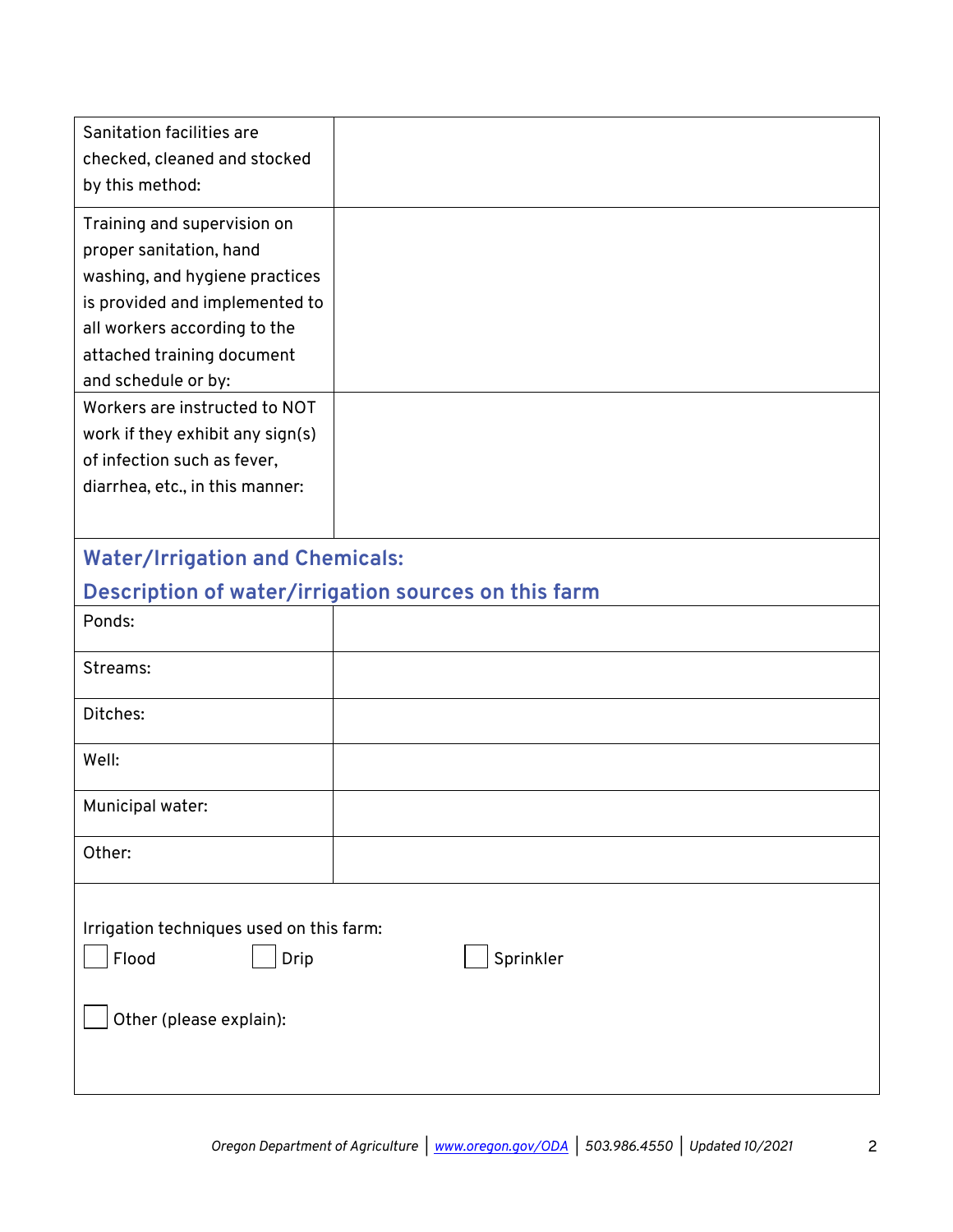| Pesticides/Herbicides (including organic):                       |           |  |
|------------------------------------------------------------------|-----------|--|
|                                                                  |           |  |
| Describe in depth, specifically,                                 |           |  |
| what pesticides are used                                         |           |  |
| including how often, on which                                    |           |  |
| products, why, when:                                             |           |  |
|                                                                  |           |  |
| Animals/Wildlife/Livestock                                       |           |  |
| Are crop production areas                                        | No<br>Yes |  |
| located near or adjacent to                                      |           |  |
| dairy, livestock or fowl                                         |           |  |
| production facility? If yes,                                     |           |  |
| describe natural barriers,                                       |           |  |
| safety precautions and                                           |           |  |
| measures taken by this farm to                                   |           |  |
| prevent contamination of crop:                                   |           |  |
| Crop/production areas are                                        |           |  |
| monitored for the presence of                                    |           |  |
| wild and domestic animals,                                       |           |  |
| including birds and rodents by:                                  |           |  |
| Measures taken to limit/                                         |           |  |
| prevent wild or domestic                                         |           |  |
| animals from entering crop                                       |           |  |
| areas are:                                                       |           |  |
| For safety purposes, any                                         |           |  |
| manure stored or adjacent to                                     |           |  |
| crop/production areas are                                        |           |  |
| contained by:                                                    |           |  |
| When/if composted raw                                            |           |  |
| manure is applied, it is                                         |           |  |
| incorporated at least 14 days<br>prior to planting and 120 prior |           |  |
| to harvest. Records of any                                       |           |  |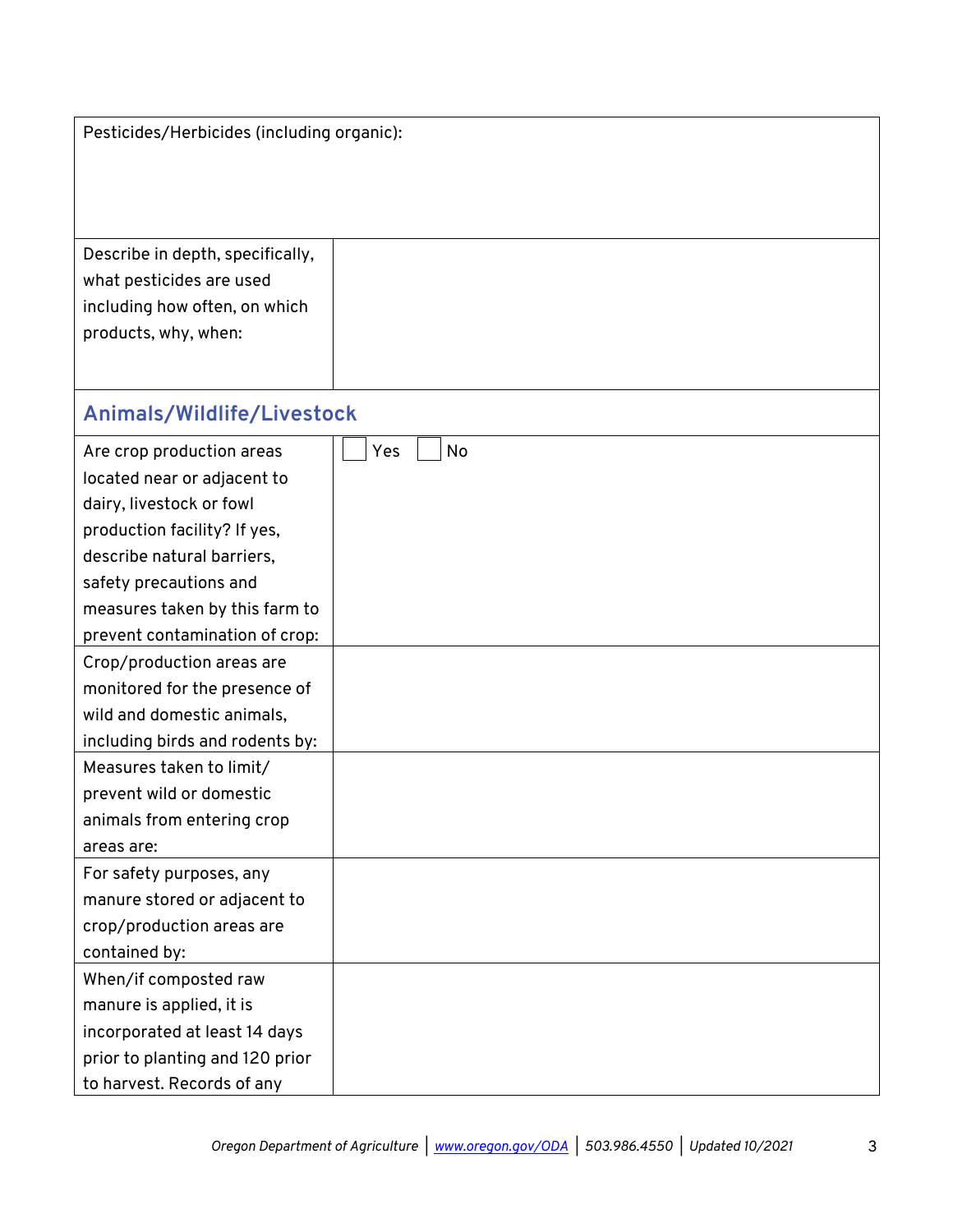| manure applications are kept in              |                                                      |
|----------------------------------------------|------------------------------------------------------|
| this manner:<br>To reduce expected levels of |                                                      |
| pathogens, manure is properly                |                                                      |
| composted by these methods:                  |                                                      |
|                                              |                                                      |
| <b>Traceability</b>                          |                                                      |
| Prior to delivery, clear labeling            |                                                      |
| of all products with the date of             |                                                      |
| harvest is accomplished by                   |                                                      |
| these methods:                               |                                                      |
| We document when products                    | Log Book<br>File (paper)<br>Computer/Electronic File |
| are harvested and to whom the                | Other (please explain):                              |
| product is delivered by:                     |                                                      |
|                                              |                                                      |
| Harvest dates and delivery                   |                                                      |
| records are maintained by:                   |                                                      |
| <b>Field Harvesting and Transportation</b>   |                                                      |
| Harvesting containers, hand                  |                                                      |
| harvesting equipment/                        |                                                      |
| implements and bulk-hauling                  |                                                      |
| vehicles that come into direct               |                                                      |
| contact with product(s) are                  |                                                      |
| cleaned/sanitized according to               |                                                      |
| this schedule, by this method:               |                                                      |
| Harvesting equipment and/or                  |                                                      |
| machinery that comes into                    |                                                      |
| contact with product(s) is in                |                                                      |
| good repair and maintained by:               |                                                      |
| Efforts to remove excessive                  |                                                      |
| dirt and mud from product(s)                 |                                                      |
| and containers during harvest                |                                                      |
| are done by:                                 |                                                      |
| Product(s) are stored properly               |                                                      |
| by these methods:                            |                                                      |
| The following measures are                   |                                                      |
|                                              |                                                      |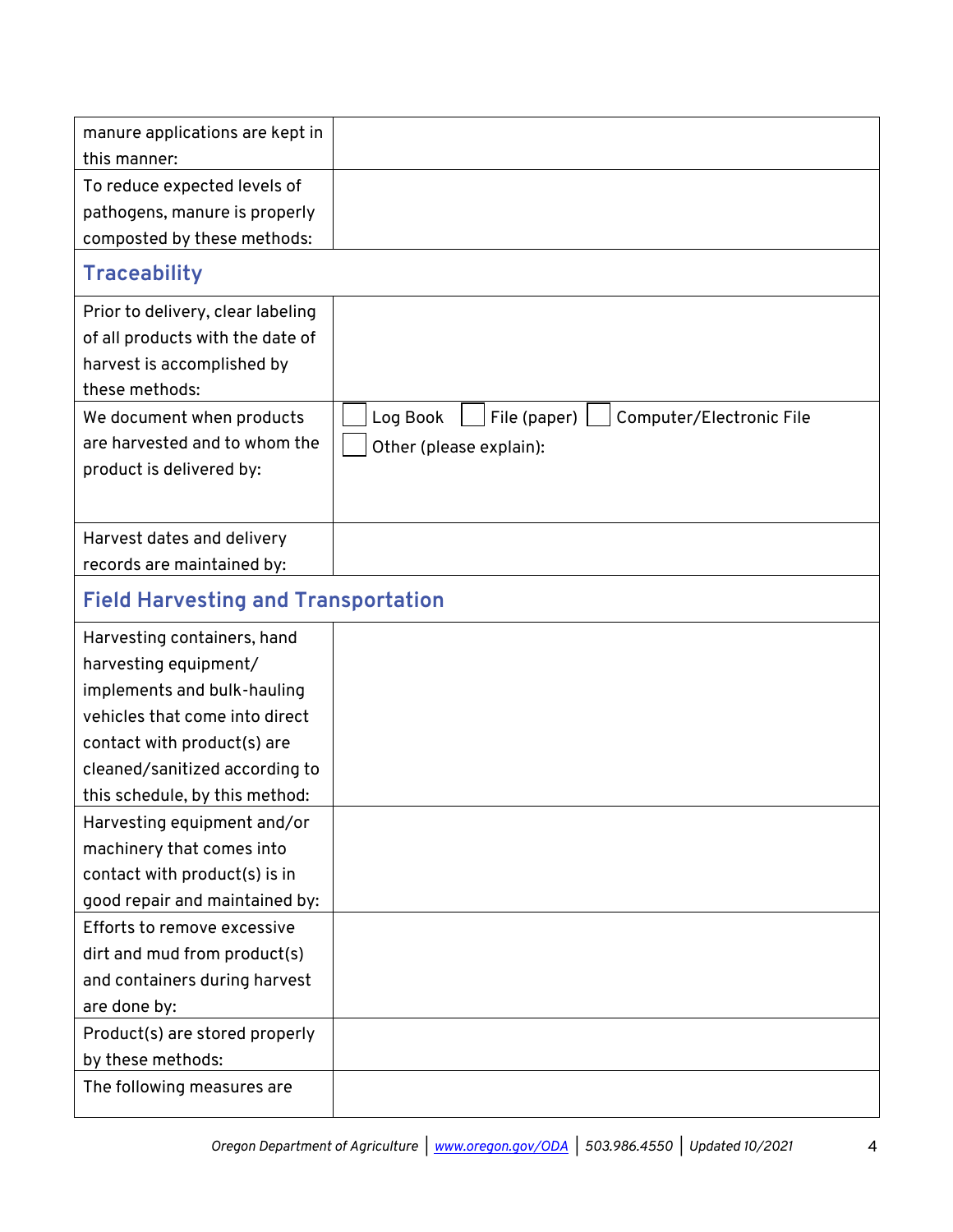| taken to avoid cross             |  |
|----------------------------------|--|
| contamination with animal        |  |
| and/or undocumented              |  |
| products in delivery:            |  |
| <b>Washing and Packing</b>       |  |
| The source of water used for     |  |
| washing post-harvest product:    |  |
| Water quality used for washing   |  |
| post-harvest product is          |  |
| assessed by:                     |  |
| Food surfaces are clean and      |  |
| sanitized prior to use following |  |
| these methods:                   |  |
| Ice used for cooling produce     |  |
| comes from:                      |  |
| Methods for cleaning and         |  |
| storing packing containers are:  |  |
| The following measures are       |  |
| taken to ensure that animals,    |  |
| domestic or wild, and pests are  |  |
| not in packing and storage       |  |
| facilities:                      |  |

Name:

Signature:

Date: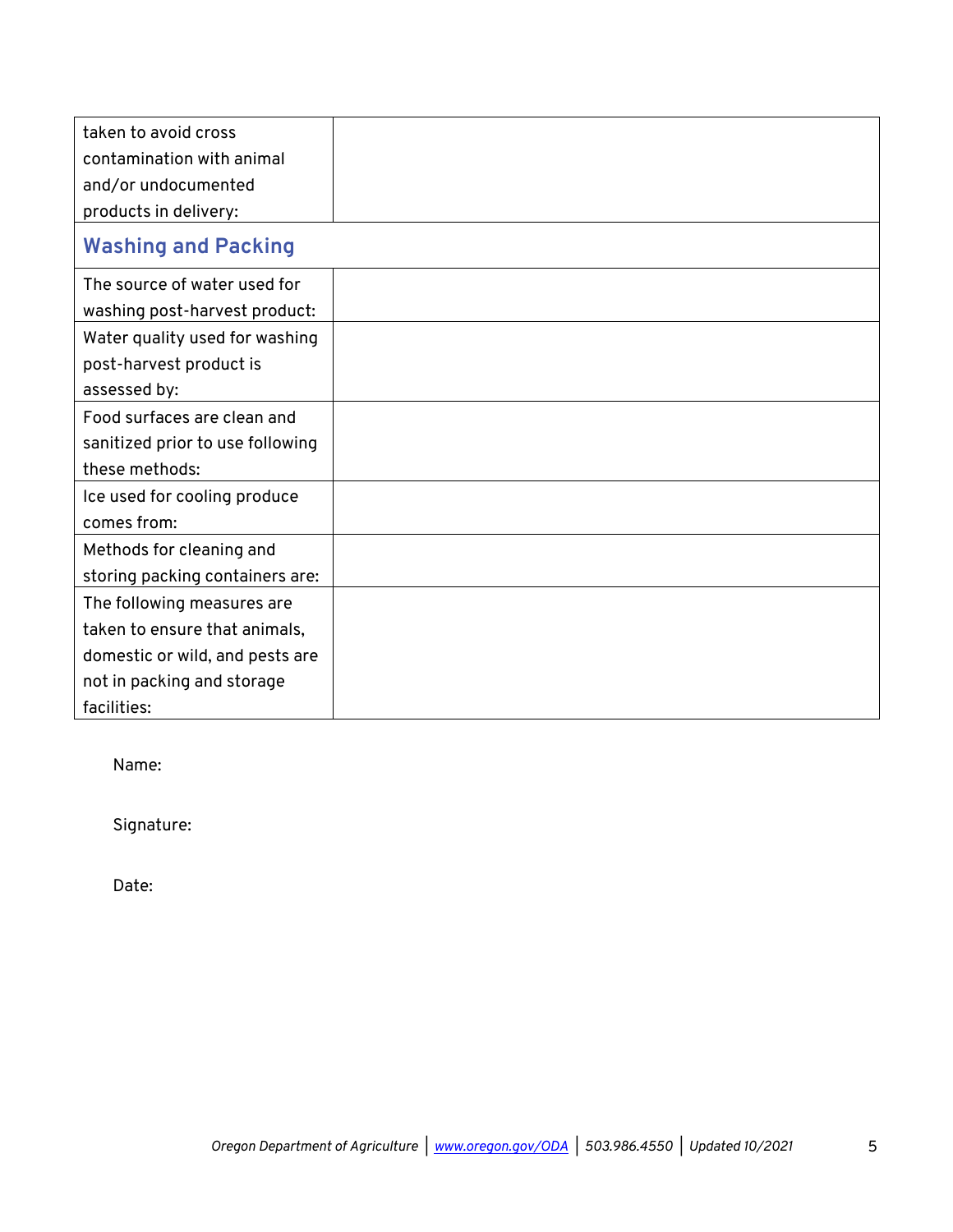## Section 2: Small Farm Food Safety Checklist for Child Nutrition

## Programs

| <b>Personal/Farm Information</b>                                                                                                                                                                 |
|--------------------------------------------------------------------------------------------------------------------------------------------------------------------------------------------------|
|                                                                                                                                                                                                  |
|                                                                                                                                                                                                  |
|                                                                                                                                                                                                  |
|                                                                                                                                                                                                  |
|                                                                                                                                                                                                  |
|                                                                                                                                                                                                  |
| Total acres farmed:<br>_____________                                                                                                                                                             |
| Do all products you plan to sell to schools come from this farm?     Yes<br>No                                                                                                                   |
| If no, please indicate what products come from another location:                                                                                                                                 |
| Would you be interested in hosting a field trip on your farm?<br>Yes<br><b>No</b>                                                                                                                |
| <b>Production Information &amp; Farm Self-Assessment</b>                                                                                                                                         |
| <b>PERSONAL HYGIENE</b>                                                                                                                                                                          |
| Is potable water available for all workers? $\Box$ Yes $\Box$ No<br>N/A                                                                                                                          |
| Are trainings on proper sanitation, hand washing, and hygiene practices provided to all<br>No<br>N/A<br>workers.<br>Yes                                                                          |
| Are all toilet, restroom and field sanitation facilities clean and properly supplied with single-<br>use towels, toilet paper, hand soap and potable water for hand washing?<br>Yes<br>No<br>N/A |
| Are workers instructed to not work he or she exhibits any sign(s) of infection such as fever,<br>N/A<br>Yes<br>diarrhea, etc.?<br>No                                                             |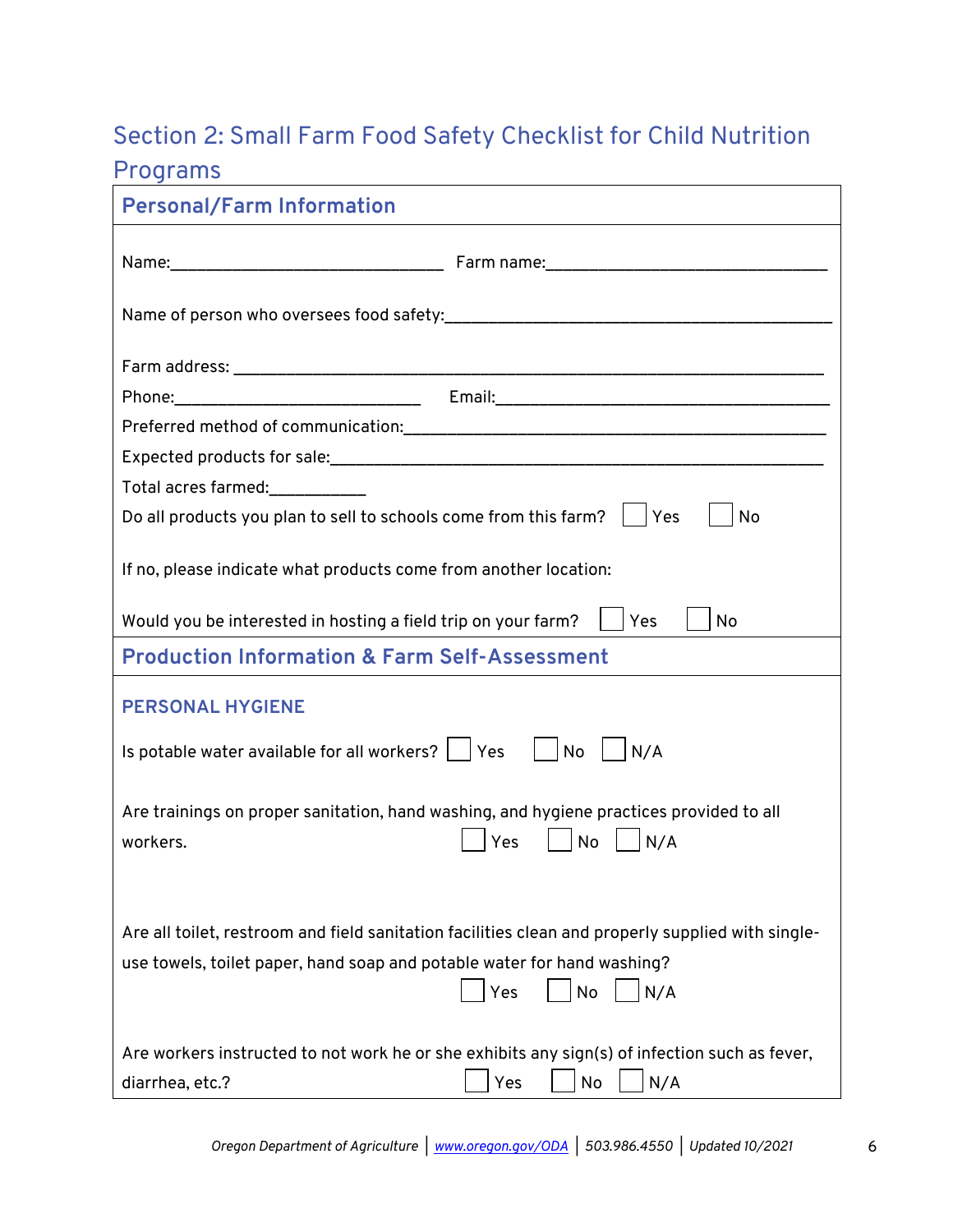| <b>WATER/IRRIGATION &amp; CHEMICALS</b>                                                                                                                                                                                           |
|-----------------------------------------------------------------------------------------------------------------------------------------------------------------------------------------------------------------------------------|
| List the source of irrigation/water, pond, stream, well, municipal,<br>other:                                                                                                                                                     |
| List irrigation techniques, flood, drip, sprinkler,<br>other: when the contract of the contract of the contract of the contract of the contract of the contract of the                                                            |
| Are pesticides/herbicides (including organic) used on the farm?<br>No<br>Yes<br>N/A                                                                                                                                               |
| If yes, please elaborate and cover in Food Safety Plan. Use a separate piece of paper if<br>necessary.                                                                                                                            |
| ANIMALS/WILDLIFE/LIVESTOCK                                                                                                                                                                                                        |
| Are crop/production areas located near or adjacent to a dairy, livestock, or fowl production<br><b>No</b><br>Yes<br>N/A<br>facility?                                                                                              |
| If yes, please provide more documentation in your Food Safety Plan including any natural<br>barriers or safety procedures taken to prevent contamination of crop/production areas. Use<br>a separate piece of paper if necessary. |
| Is manure stored near or adjacent to crop/production area(s) properly contained to prevent<br><b>No</b><br>contamination of crop/production areas?<br>Yes<br>N/A                                                                  |
| Are crop/production area(s) monitored for the presence of wild or domestic animals<br>No<br>N/A<br>including birds and rodents?<br>Yes                                                                                            |
| Are measures taken to limit wild or domestic animals from entering crop/production area(s)?<br>Yes<br>No<br>N/A                                                                                                                   |
| If composted raw manure is applied, is it incorporated at least 14 days prior to planting and<br>Yes<br>No<br>N/A<br>120 days prior to harvest?                                                                                   |
| Is the manure properly composted to reduce expected levels of pathogens?<br>No<br>N/A<br>Yes                                                                                                                                      |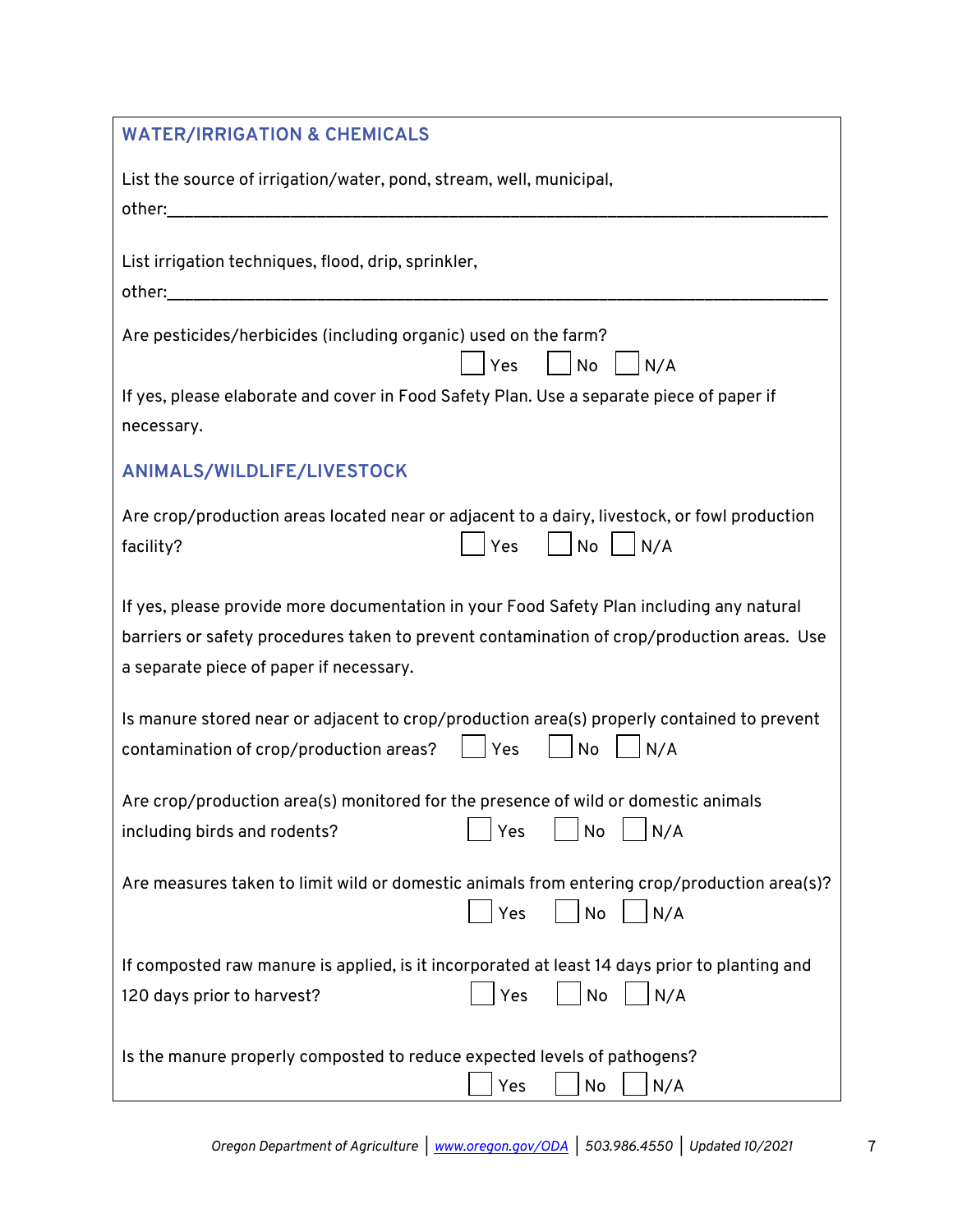| <b>TRACEABILITY</b>                                                                           |                                                                                                                     |  |
|-----------------------------------------------------------------------------------------------|---------------------------------------------------------------------------------------------------------------------|--|
| Are product(s) that are to be delivered clearly labeled with the date of harvest?             |                                                                                                                     |  |
|                                                                                               | Yes<br>No<br>N/A                                                                                                    |  |
| product is delivered?                                                                         | Is the farmer able to provide documentation of when a product is harvested and where the<br><b>No</b><br>N/A<br>Yes |  |
| <b>FIELD HARVESTING &amp; TRANSPORTATION</b>                                                  |                                                                                                                     |  |
|                                                                                               | Are the harvesting containers and bulk hauling vehicles that come into direct contact with                          |  |
| product(s) cleaned and sanitized on a scheduled basis?                                        | N/A<br>Yes<br>No                                                                                                    |  |
|                                                                                               |                                                                                                                     |  |
| Are all hand-harvesting equipment and implements kept clean and sanitized?                    | Yes<br>No<br>N/A                                                                                                    |  |
|                                                                                               |                                                                                                                     |  |
| working condition?                                                                            | Is harvesting equipment and/or machinery that comes into contact with product(s) in good<br>N/A<br>Yes<br>No        |  |
|                                                                                               |                                                                                                                     |  |
| Have efforts to remove excessive dirt and mud from product(s) and/or containers during        |                                                                                                                     |  |
| harvest been made?                                                                            | Yes<br>No<br>N/A                                                                                                    |  |
| Are product(s) properly stored?                                                               | N/A<br>Yes<br>No                                                                                                    |  |
| Are measures taken to avoid cross contamination with animal and/or undocumented               |                                                                                                                     |  |
| products in delivery?                                                                         | Yes<br>No<br>N/A                                                                                                    |  |
| <b>WASHING &amp; PACKING</b>                                                                  |                                                                                                                     |  |
|                                                                                               | Has a water quality assessment been performed to determine the quality of water used for                            |  |
| washing product after harvesting?                                                             | No<br>N/A<br>Yes                                                                                                    |  |
| List source of post-harvest/packing water:                                                    |                                                                                                                     |  |
| Are contact surfaces in good condition, clean and sanitized prior to use?<br>Yes<br>N/A<br>No |                                                                                                                     |  |